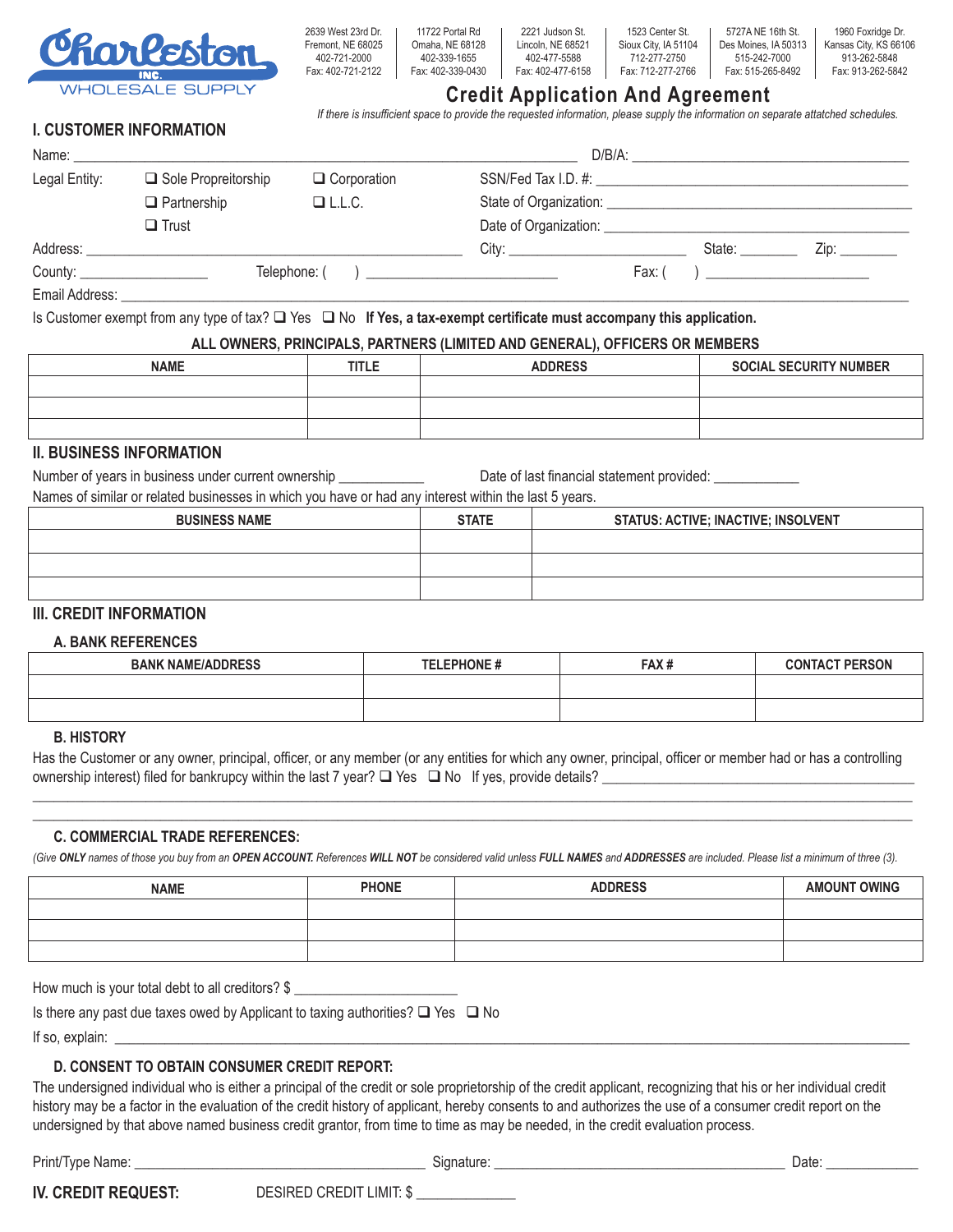#### **CREDIT AGREEMENT AND TERMS OF SALE**

This Credit Application and Credit Agreement shall apply to all business transactions and/or indebtedness incurred by Customer involving Charleston, Inc. ("Charleston"). All sales made by Charleston to the Customer are due and payable upon delivery whether to Customer or to another on behalf of Customer, except for sales on credit accounts which have established a credit relationship with Charleston ("Credit Sales"). Customer agrees and acknowledges that delivery of goods and/or services (collectively "Products") to a representative or agent is deemed to be a delivery to and acceptance by Customer. Customer shall identify for Charleston those persons authorized to make purchases of products and services on credit. Unless otherwise informed, Charleston shall be permitted to presume that all persons representing Customer and all credit purchases by charge card are so authorized.

All invoices and statements rendered by Charleston will be conclusive as to the goods and/or services purchased and charges therefore unless the Customer informs Charleston in writing of a dispute thereon within thirty (30) days of the invoice date. Unless a written amendment, addendum, or other document signed by Charleston states otherwise, the following default terms shall apply: all Credit Sales are due and payable in full within thirty (30) days of the date of the invoice.

## **All Products purchased by Customer and returned within thirty (30) days of purchase in new condition, and subject to the approval of Charleston, shall be credited to Customer's account or reimbursed to Customer, subject to a 15% restocking charge.**

No terms or conditions of any sale different from Charleston's terms of sale will become part of any agreement unless approved in writing by Charleston. **A finance charge of the lesser of 1.333% per month (16% Annual Percentage Rate) or the highest amount permitted by applicable law shall be assessed against Credit Sales which have not been timely paid as defined in this agreement.** For those accounts which incur finance charges, Charleston may, at its sole discretion, apply payments or credits first to costs of collection, then to finance charges, and subsequently to outstanding invoice balances. Each of the undersigned (if more than one) shall be jointly and severally liable for all amounts owed to Charleston. Customer agrees that Charleston may offset and apply any amounts it may from time to time owe to Customer for whatever reason against any unpaid past due credit balance or other indebtedness of Customer.

From time to time and at any time, Charleston may limit the amount of allowable Credit Sales and assign Customer a maximum credit amount ("Credit Limit"). Customer agrees to provide Charleston with a current financial statement, upon Charleston's request, which Customer represents accurately states Customer's financial condition as of the date of such financial statement and Customer understands that Charleston will rely on the accuracy of the financial information in deciding to extend credit and set a Credit limit. Should the account balance exceed any established Credit Limit, liability for payment additionally extends to the entire balance. Charleston has the right to reduce the Credit Limit and/or withdraw credit under this Credit Agreement at any time without prior notice, except as otherwise provided by the law. Charleston reserves the right to revoke credit or demand full payment for all amounts owed to Charleston., whether under this Agreement or otherwise, if Customer fails to pay when due or, if in the sole discretion of Charleston, there has been an adverse change in the security for, or Customer's ability to repay, credit or any other obligation extended by Charleston, whereupon Charleston shall have the right to demand payment or other assurance which it deems adequate. If the account is not timely paid, the account will be classified delinquent and will be placed on cash-only basis until the account is paid in full or Customer receives approval of other arrangements from Charleston. No act including but not limited to an extension of time for payment granted to the Customer, if any, or acceptance of partial payment by Charleston if any, shall constitute a waiver of any right to full payment of all sums due and owing to Charleston by the Customer. **Customer shall notify Charleston in writing in the instance of a change in ownership and control of the Customer's business.** 

This Credit Agreement shall be governed and construed in accordance with the laws of the State of Nebraska, without giving effect to the conflict of laws principle thereof. If any provision contained in this Credit Agreement is determined by a court to be in conflict with applicable law, that provision shall be considered changed or omitted to conform to such law, but all other provisions of this Agreement shall remain in full force and effect. Nothing in this Agreement shall be deemed to limit Charleston's collection rights or remedies. Customer agrees to pay reasonable attorney fees and costs of collection.

THIS CREDIT AGREEMENT, INCLUDING ANY COLLECTION ACTIONS, AND PRODUCT EFFICACY CLAIMS, MAY BE ENFORCED IN ANY COURT OF APPROPRIATE JURISDICTION SITTING IN NEBRASKA AND CUSTOMER WAIVES ANY ARGUMENT THAT SUCH FORUM IS NOT CONVENIENT. TO THE EXTENT PERMITTED UNDER APPLICABLE LAW, CHARLESTON AND CUSTOMER WAIVE THEIR RIGHTS TO ANY JURY TRIAL WITH RESPECT TO ANY LITIGATION ARISING UNDER OR IN CONNECTION WITH THIS CREDIT AGREEMENT WITH CREDIT SALES BETWEEN CUSTOMER AND CHARLESTON

Customer agrees to be bound by the terms of the warranty limitations and the disclaimers contained on any product labels and invoices. Customer also acknowledges that Charleston assumes no duty to Customer in the event that any of its representatives make a recommendation as to the selection, transport, storage, application or use of a Product and that any such recommendation is without consideration and informational only. Customer shall be solely responsible for the ultimate selection, transport, storage, application or use of all Products purchased from Charleston.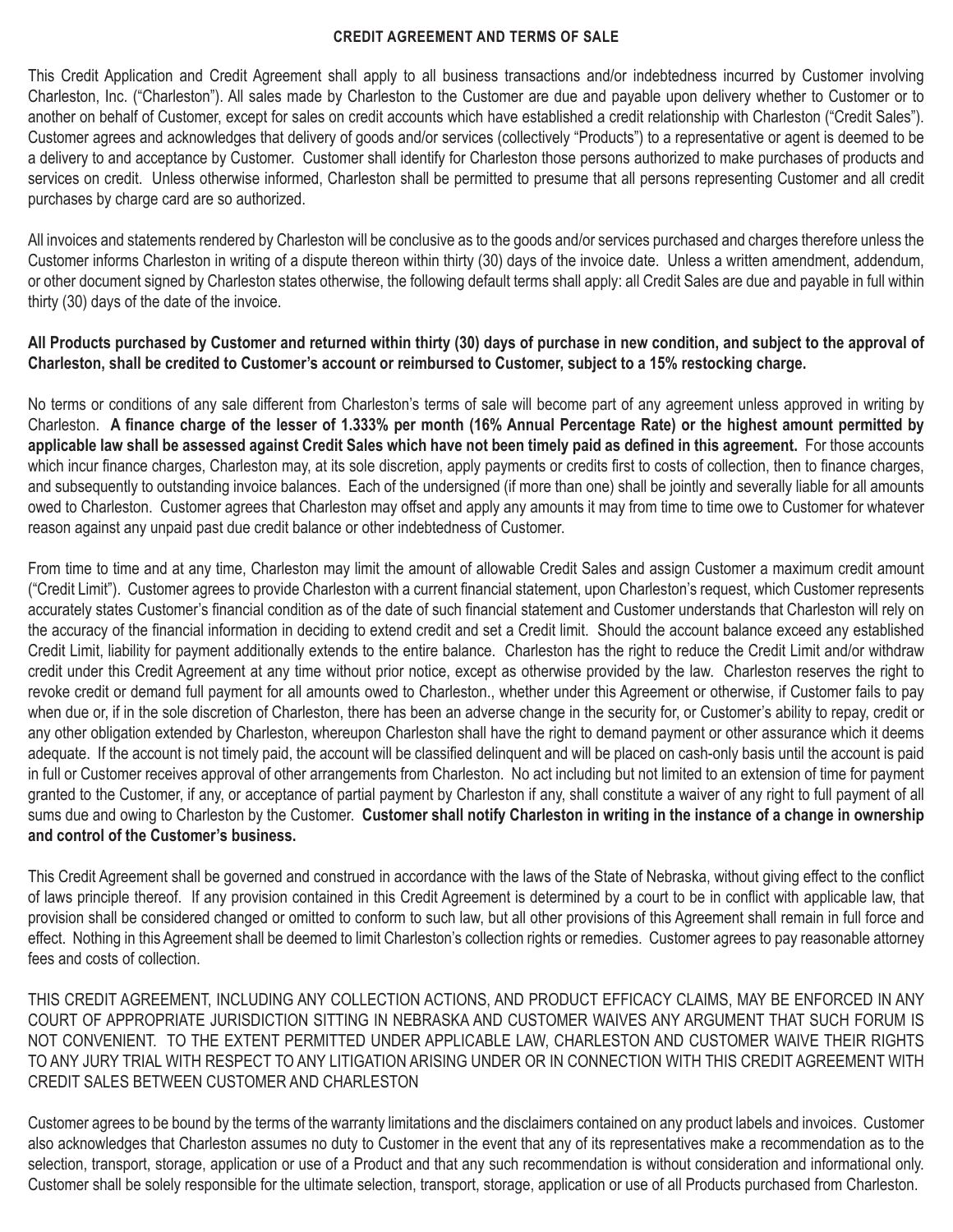The undersigned, being either the Customer or an individual authorized to act on behalf of the Customer, offers this information to Charleston to induce consideration for credit. The undersigned hereby acknowledge and agree to all terms and conditions of this Credit Application and Agreement and to Charleston's credit policies, as amended from time to time. The undersigned certifies the information submitted is true and correct, and authorizes Charleston to verify any information deemed necessary to make a credit determination. The Customer further authorizes Charleston to request and obtain a copy of the Customer's most recent financial statements, if available, from its bank, other agency, or accountant to support application information.

THE UNDERSIGNED INDIVIDUAL WHO IS EITHER A PRINCIPAL OF THE CUSTOMER OR A SOLE PROPRIETOR, RECOGNIZING THAT HIS OR HER INDIVIDUAL CREDIT HISTORY MAY BE A FACTOR IN THE EVALUATION OF THE CREDITWORTHINESS OF THE CUSTOMER, HEREBY CONSENTS TO AND AUTHORIZES THE USE OF A CREDIT REPORT ON THE UNDERSIGNED BY CHARLESTON FROM TIME TO TIME AS MAY BE NEEDED IN THE CREDIT EVALUATION PROCESS. The undersigned, on his/her own behalf and on behalf of the Customer, hereby authorizes Charleston to provide a copy of this Agreement to such parties as evidence of Customer's consent to release of such information.

# **CUSTOMER: CUSTOMER:**

| Date: <u>Date: Electronic Contract Contract Contract Contract Contract Contract Contract Contract Contract Contract Contract Contract Contract Contract Contract Contract Contract Contract Contract Contract Contract Contract </u> |  |
|--------------------------------------------------------------------------------------------------------------------------------------------------------------------------------------------------------------------------------------|--|

# **INDIVIDUAL GUARANTY FOR ENTITY DEBT**

The undersigned individual guarantor(s) hereby personally and unconditionally guarantee the payment and performance of all indebtedness and obligations due and owing Charleston by Customer. The undersigned further agrees to pay all of Charleston's costs of collection, including reasonable attorneys fees if allowed under applicable law, in endeavoring to collect or enforce any of Customer's obligations. Guarantor(s) further authorize(s) Charleston to obtain any and all credit or asset report(s) on guarantor(s). Charleston shall not be required to first proceed against the Applicant on any past due obligations; this guaranty being absolute in respect to prompt payment. The undersigned charges his/her separate property which is now owned or hereafter acquired, and waives notice of granting of credit from time to time by the Customer to the Applicant as well as waives notice of any nonpayment by the Applicant of accounts when due. This guaranty shall continue indefinitely and nothing shall affect the liability of the undersigned except written notice of the discontinuance thereof, but such termination shall not affect then existing obligations of the Applicant and the liability of the undersigned with respect thereto shall continue and be binding upon his/her heirs, administration, successors, and assigns. **The undersigned personal guarantor(s), recognizing his or her individual credit history may be a necessary factor in the evaluation of this personal guaranty, hereby consent(s) to and authorize(s) the use of consumer credit report on the undersigned by the Cooperative, from time to time as may be needed, in the credit evaluation process.**

| Signature: | Signature: |  |
|------------|------------|--|
| Print:     | Print:     |  |
| Date:      | Date:      |  |

# **ACCEPTANCE AND APPROVAL**

The Credit Application and Credit Agreement, and Individual Guaranty for Entity Debt, if applicable, are hereby acknowledged, agreed and accepted by Charleston, Inc.

| Signature: | Title: |  |
|------------|--------|--|
| Print:     | Date:  |  |